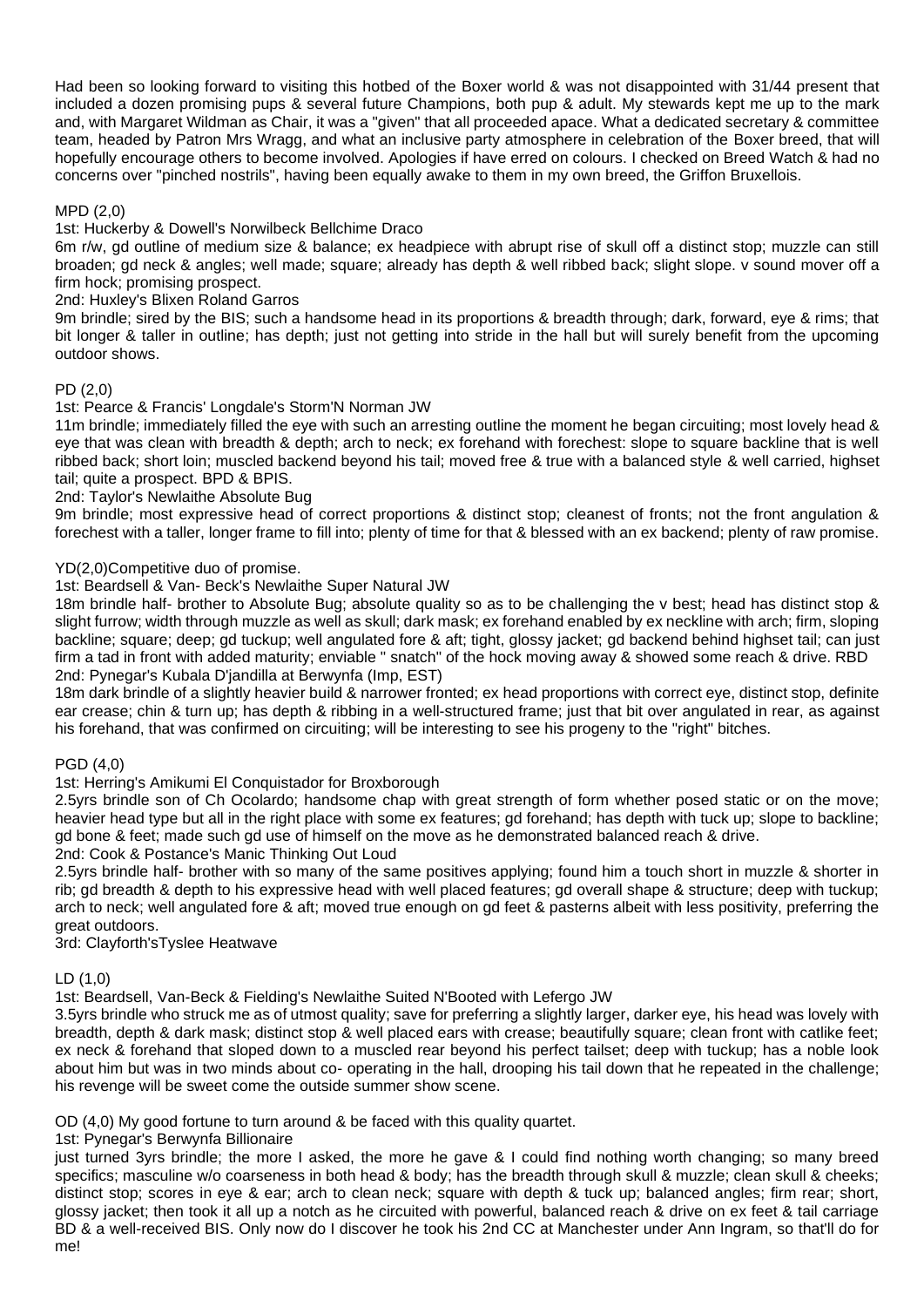2nd: Beardsell & Van- Beck's Newlaithe Diddle On ShCM

rising 4yrs brindle; sire of LD; so full of gd breed type; my notes are rather nit-picking so as to separate him from the above; excelled in eye & skull; touch narrower in muzzle; a fraction longer in body that was of gd conformation; ex neck & forehand so as to reveal forechest; well conditioned & muscled; defined withers to give desired slight slope to backline; gd rear action to maintain his outline & with drive; came on just turning feet in a tad so as to affect reach; capable of holding his own.

3rd: Huckerby & Dowell's Lottalove for Norwilbeck Bellchime

### Special Solid Coloured D/B (2,1)

### 1st: Matthew's Imaginibox Delta

11m b; I'm opting out of the colour description; feminine & raw; gd basic shape & well angulated; has depth & sloping backline; relatively narrow in head & muzzle; joyous approach to life with no hangups about the venue & her totally novice handler was quick to accept advice & act upon it, so as to gain better control; job well done.

### VD/B (4,0)Such a noble quartet.

### 1st: Beardsell, Van- Beck & Fielding's Newlaithe The Fugitive Sh CM

8.5yrs brindle d; choc full of breed type; ex head & muzzle with breadth & depth; lovely eye & rims; square; defined wither; oval rib; deep with tuckup; touch straight in rear angulation; moved out so sound, on gd feet, making the most of the ring; BVIS

### 2nd: Clayforth's Sunvalley Touching Wood with Tyslee

7.5yrs brindle b; lovely headed & beautifully conditioned; ex eye; clean skull; gd neck & backline; has depth & tuckup; conversely, needed no more rear angulation & was toeing-in a tad; not quite as sharp in outline when circuiting. 3rd: Huxley's Seacrest Beryl The Peril at Blixen

### MPB (6,2)

### 1st: Huckerby & Dowell's Norwilbeck Bellchime Zara

6m,1day brindle; most lovely baby with all the basics present & correct; spot on for conformation & unexaggerated balance; expressive face; distinct stop; well-placed eye & ear; arch to neck; square with slightly sloping backline; well angulated; such firm rear action; circuited with style; enviable raw talent.

2nd: Huxley's Blixen Boudin Noir

8m brindle daughter of the BIS; ex headpiece with clean skull rising from a distinct stop; well-placed eye; breadth through muzzle with gd chin & turn up; has depth already: ex overall conformation & soundness; youthfully immature so just a touch taller & narrower fronted & still to rib back more, that will make her a future force to be reckoned with. 3rd: Brough & Cairn's Team at Limubox

### PB (6,3)

### 1st: Mc Donald's Yeteb Little Miss Sunshine

10m brindle; so typy; so unexaggerated; so stylish; ex head of ideal proportions & required breadth through both skull & muzzle; forward looking eye; crease to ear; distinct stop; gd in neck & forehand with short, slightly sloping, backline; tightly coated; matching rear angulation enabled easily produced reach & drive; one to watch for sure; BPB & RBPIS 2nd: Brough & Cairn's Taranut Talanted at Limubox naf,taf.

just 8m on the day; dark brindle; less mature being still a minor puppy; plenty of type & structure; slightly arched, clean skull; scored with dark eye & rims; will yet fill in loin & be more collected on the move as she simply matures in both mind & body; promising.

3rd: I Delta

### JB (2,1)

### 1st: Loasby's Twist 'N Pulse at Berwynfa

13m brindle; v classy; v sound; v stylish; lovely to go over; ex headpiece with required breadth & depth; distinct stop; ex eye; at that " all neck & angles" stage of development; beautifully square, despite her youth, with sloping backline; a real future prospect if she simply matures along these same, relatively raw, lines.

### YB (3,2)

### 1st: Beardsell & Van-Beck's Nashville at Newlaithe

brindle litter sister to RBD; frankly nothing worth changing that added maturity can't address; lovely head proportions & features with breadth through; well placed & carried ears with crease; ex muzzle; clean front with ex pasterns; arch to neck into ex forehand: squarely built with sloping backline from defined withers; can still firm a little more at hock; her construction should see her moving quickly up the ranks to state her case.

### NB (4,0)

### 1st: McDonald's Yeteb Little Miss Nonsense

10m dark brindle litter sister of BPB; pretty solid & square with beautifully balanced angles; ideal head proportions and features; clean cheeks; forward looking eye; arch to neck; some forechest; has depth & ribbed back; carries herself well on the move on gd feet & well-set tail; be interesting to see how these rival siblings finish up.